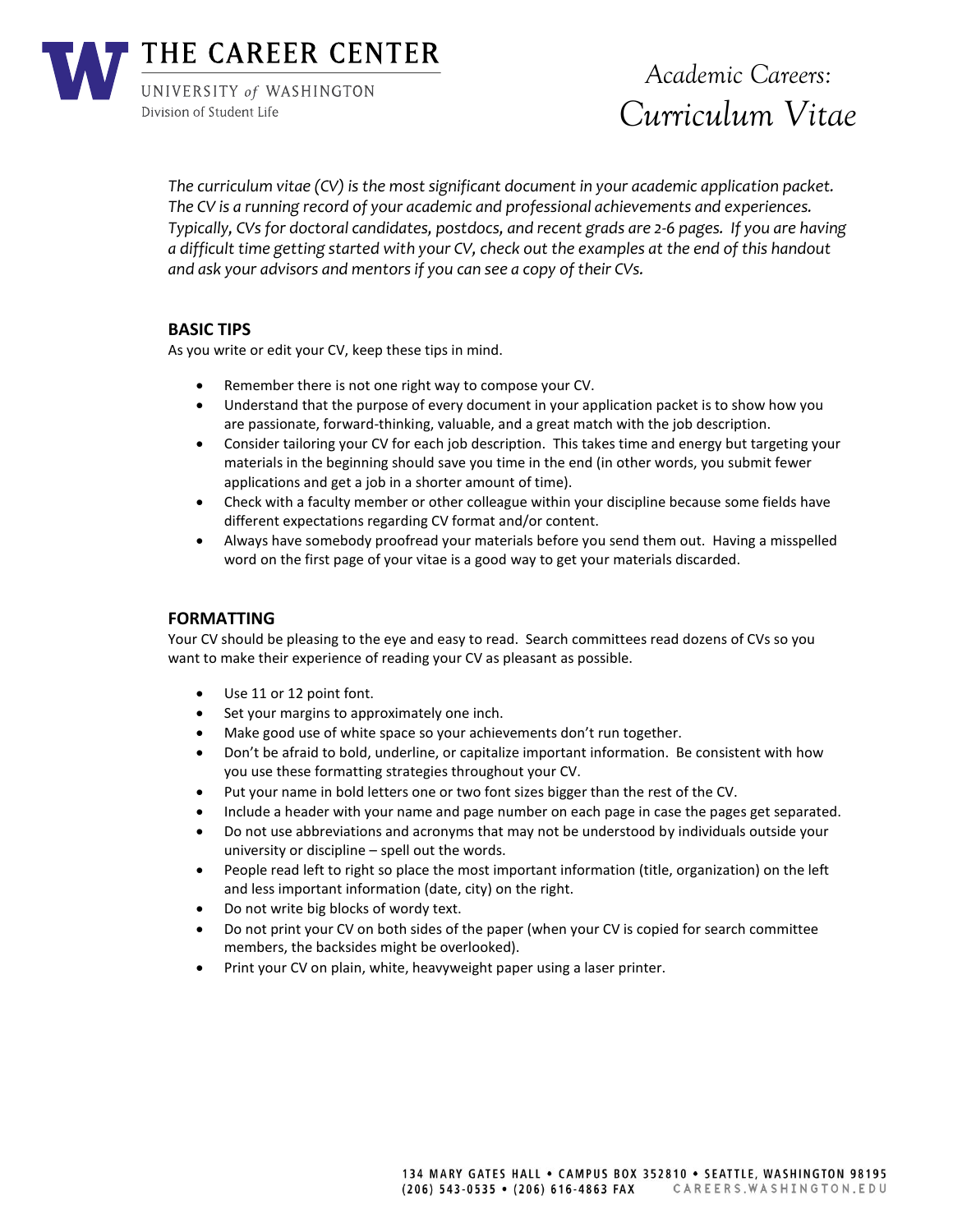

# **ORGANIZATION**

You should organize your CV so that the most relevant and compelling information is near the beginning and the less pertinent information is near the end. Here are a few guidelines.

- The organization of your CV should be largely based on the job description.
	- o For example, if you are applying to a school that emphasizes teaching over research, you should discuss your teaching experience before your research experience, while the reverse is true for research institutions.
- Split long lists into subcategories.
	- $\circ$  For instance, if you have presented at many conferences, you should divide your list of presentations into subcategories by location, topic, professional affiliation, etc.
- Organize the entries within each section in reverse chronological order.

# **CATEGORIES**

There are dozens of potential categories to include on your CV. While the first two categories are fairly standard across disciplines and job descriptions, the titles and order of the rest of your categories will vary based on your personal strengths and the job description.

- **Contact information**: Include your name (big and bold), home mailing address, phone number, and one email address. If you reliably receive mail on campus, it's a good idea to list your campus address too. Make sure your telephone answering machine has an appropriate, professional greeting. If your current last name is different than the last name you used on publications, presentations, or other activities, you may include a statement to this effect in this section (Previously Known As, Also Known As, etc.)
- **Education**: List your degrees, typically in reverse chronological order. For each entry, include degree type, field of study, school, location, and graduation date. You can decide, based on relevance, if you want to include institutions you attended but from whom you did not receive a degree. If you are ABD, include the word 'expected' with your anticipated completion date and consider including a brief statement regarding the status of your dissertation so the search committee has some idea how realistic your anticipated completion date is (e.g. Defense scheduled for XX, Four of five chapters completed, etc.). Include the title of your dissertation, and perhaps your master's thesis, under the associated degree. Additionally, you can include 1-2 sentences describing your topic if it might help you convey your fit with the position or the unique value you can contribute to the department. You may choose to include the name of your chair and other committee members as well. In some disciplines, it is common to include your examination fields in the education section. Check with somebody in your department. Finally, include your minor area of study if germane to the job description.
- **Honors/Awards/Fellowships/Grants**: List your honors in reverse chronological order. For each entry, include the name of the award, the granting institution/organization, and the date awarded. Additionally, consider adding a one-line description of the award to help others understand its significance (e.g. One of three awarded each academic year, Selected from 1000 applicants for innovative teaching, etc.). If you have received research grants, you can include them here or in your "Research Experience" category. If you have won multiple awards, consider dividing this section into subcategories such as research, teaching, and academic achievement. List memberships in honorary societies in this section as well.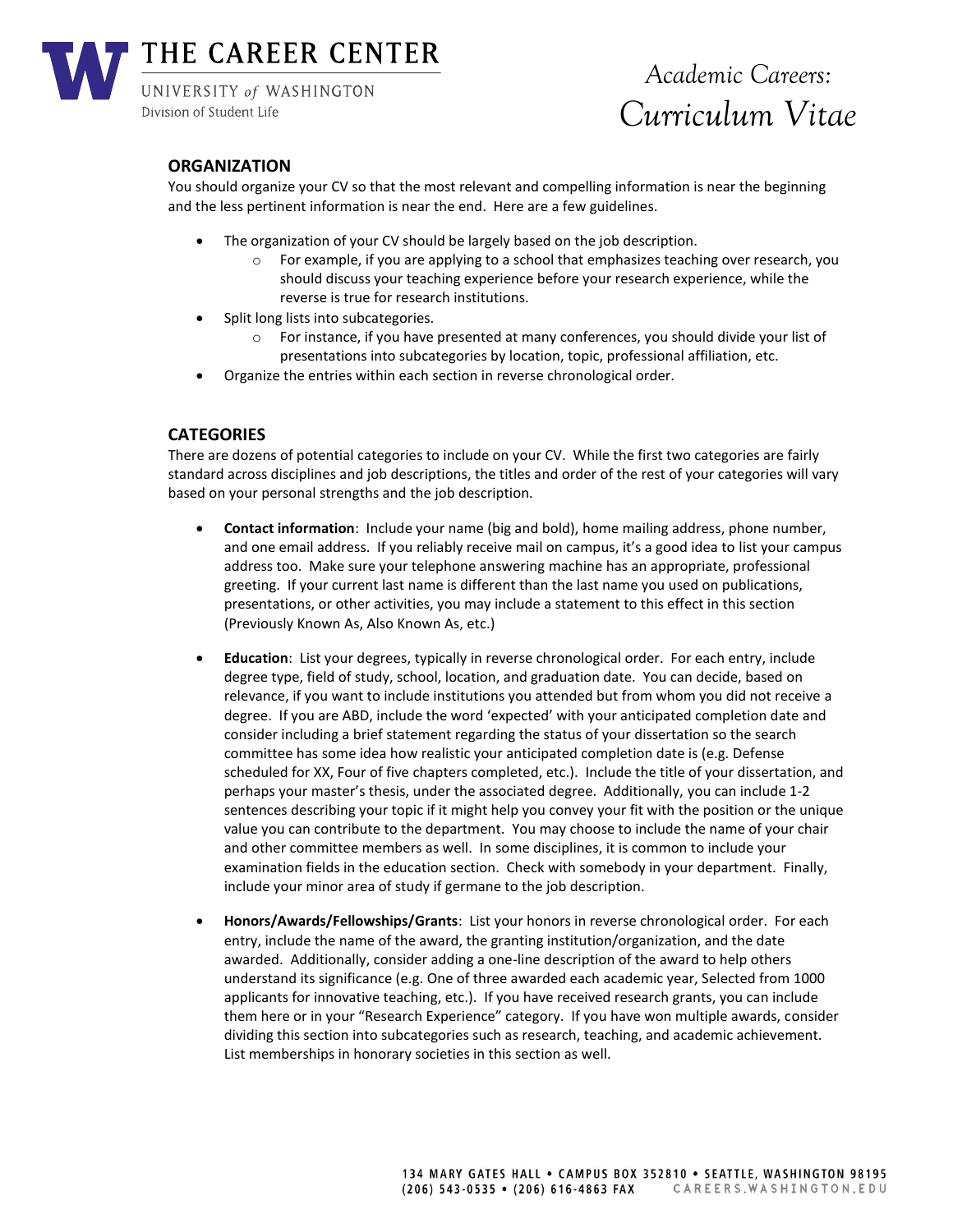THE CAREER CENTER

UNIVERSITY of WASHINGTON Division of Student Life

# *Academic Careers: Curriculum Vitae*

- **Teaching Experience**: Discuss your formal teaching experiences list your job title, course title, name of university, and dates or terms taught. Consider stating whether you taught undergrads or grad students, small or large sections. Briefly describe your duties because they vary across universities. You may also include a subcategory indicating courses you are interested in teaching, which is most appropriate for job descriptions that do not request a teaching statement. Those with no formal teaching experience may consider combining this section with "Presentations" or naming the section "Guest Lectures" or similar.
- **Research Experience**: Students with limited research or teaching experience might consider combining the two categories into "Experience." Students with extensive research experience might need to divide this category into several categories or into smaller subsections. Below is a description of some typical topics to discuss in a "Research Experience" category.
	- o Publications: List your published works in reverse chronological order according to publication date. Use the reference style appropriate to your discipline. If you have multiple publications, consider dividing them by type such as articles and book chapters, or refereed and invited papers. If your work has been highlighted or reviewed by a major publication, consider noting this distinction. If an article has been accepted for publication, indicate 'in press' or 'forthcoming' in lieu of the publication year. Consider bolding your name on each publication.
	- o Works in Progress: List articles that you are preparing to submit for publication and label them something like 'In Preparation.' You may also include works you have actually submitted for publication and label them as 'Submitted for Publication.' If you have multiple works that fit in this subsection, you might consider splitting this subsection into two: 'Works in Progress' and 'Works Submitted for Publication.'
	- o Research Interests: List a few topics you plan to research in the near future. Be prepared to talk about these interests during an interview.
	- $\circ$  Grants: List grants you have received for research if you did not list them in your "Awards" category. For each entry, indicate the name of your project, name of the grant, name of the granting institution or organization, date received, and perhaps dollar amount.
	- o Research Positions: List research teams of which you have been a member. This section is probably not necessary for individuals with multiple publications. For each entry, include name of research team or project, university/organization, dates, and perhaps your supervisor's name if his/her name is recognized and respected.
	- Presentations: Many people include this as a subsection of the "Research Experience" category. However, students with significant presentation experience may consider having two separate categories called something like "Research and Publications" and "Professional Presentations." The "Research and Publications" section would include the subsections previously discussed, while the "Professional Presentations" section might include subsections based on location, professional organization, topic, etc. For each entry, indicate name of presentation, name of organization/conference/event, location, and date using the reference style appropriate to your discipline. It is acceptable to list university colloquiums, guest lectures, and other types of presentations here, especially if you have not presented at many professional conferences.
- **Other Professional Experience**: List additional experience related to your field, if applicable. Common names for this category: "Consulting Experience", "Clinical Experience", "Fieldwork."
- **Professional Training**: List special types of training you have received that demonstrates your commitment to learning a skill that is important to the job description. For each entry, include the name of the training, name of the organization that conducted the training, location, and date. Attendance at general conferences is usually not included.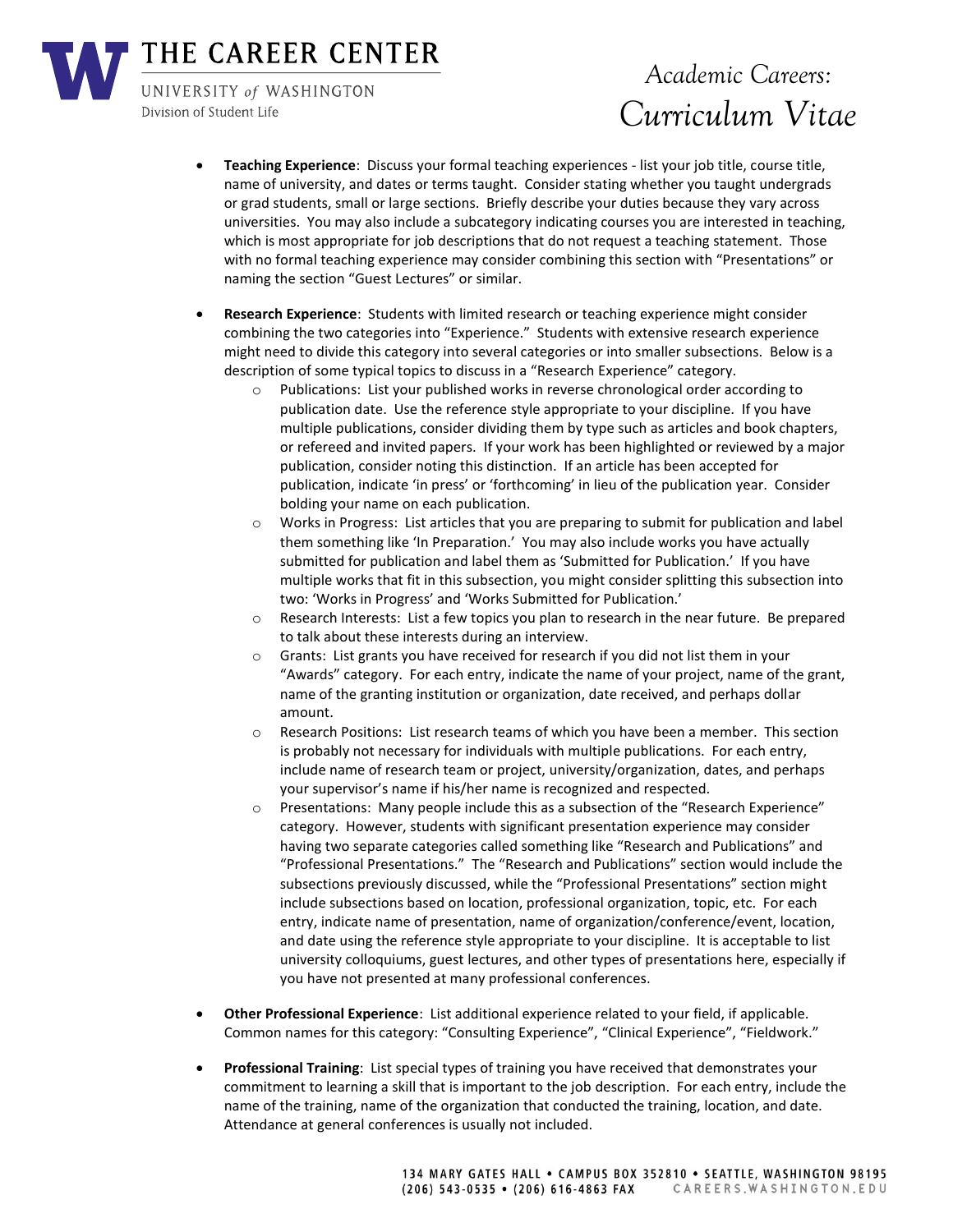

THE CAREER CENTER

UNIVERSITY of WASHINGTON Division of Student Life

# *Academic Careers: Curriculum Vitae*

- **Professional Service**: List committees, boards, task forces, and other activities through which you have contributed to the department, university, or professional community. For each entry, include your title (volunteer, member, chair, etc.), the name of the group or project, and the dates. If you volunteered your time to help with community events related to your field (judged a high school science fair, volunteered at the history museum, etc.), include these activities. If you have many activities to include in this category, consider forming subsections based on scale (department versus university), arena (academic versus community), title (member versus leader), or topic (violence prevention, staff searches, etc.). This section is particularly important for job descriptions that prominently list service as a job requirement and for schools with a distinct social justice mission.
- **Professional Affiliations**: List memberships in state, national, and international professional associations. For each entry, list your status (member, president, etc.) and the name of the organization. Be sure to spell out the name of the associations, rather than using acronyms. If you have limited affiliations or service activities, consider combining this category with the "Professional Service" category and calling it something like "Professional Service and Affiliations."
- **Languages**: List your foreign language competencies, including the name of the language and some indication of your fluency.
- **References**: List your references on the last page of your CV by themselves. List your references in order of importance. For each reference, include name, title, organization, mailing address, phone number, fax number, and email address. Also, consider including a statement that describes your relationship with these individuals.

# **ADDITIONAL RESOURCES**

- University of California at Berkeley http://career.berkeley.edu/PhDs/PhDAcademic.stm
- University of Chicago https://caps.uchicago.edu/resourcecenter/academic.html
- University of Pennsylvania http://www.vpul.upenn.edu/careerservices/gradstud/resources/
- The Chronicle of Higher Education http://chronicle.com
- Vick, J. M., & Furlong, J. S. (2008). *The academic job search handbook (4th ed).* Philadelphia: University of Pennsylvania Press.

# **ACKNOWLEDGEMENTS**

- Dr. Ana Mari Cauce, Provost, UW providing feedback on an early version of this handout
- Graduate students, various disciplines, UW offering their curriculum vitae as samples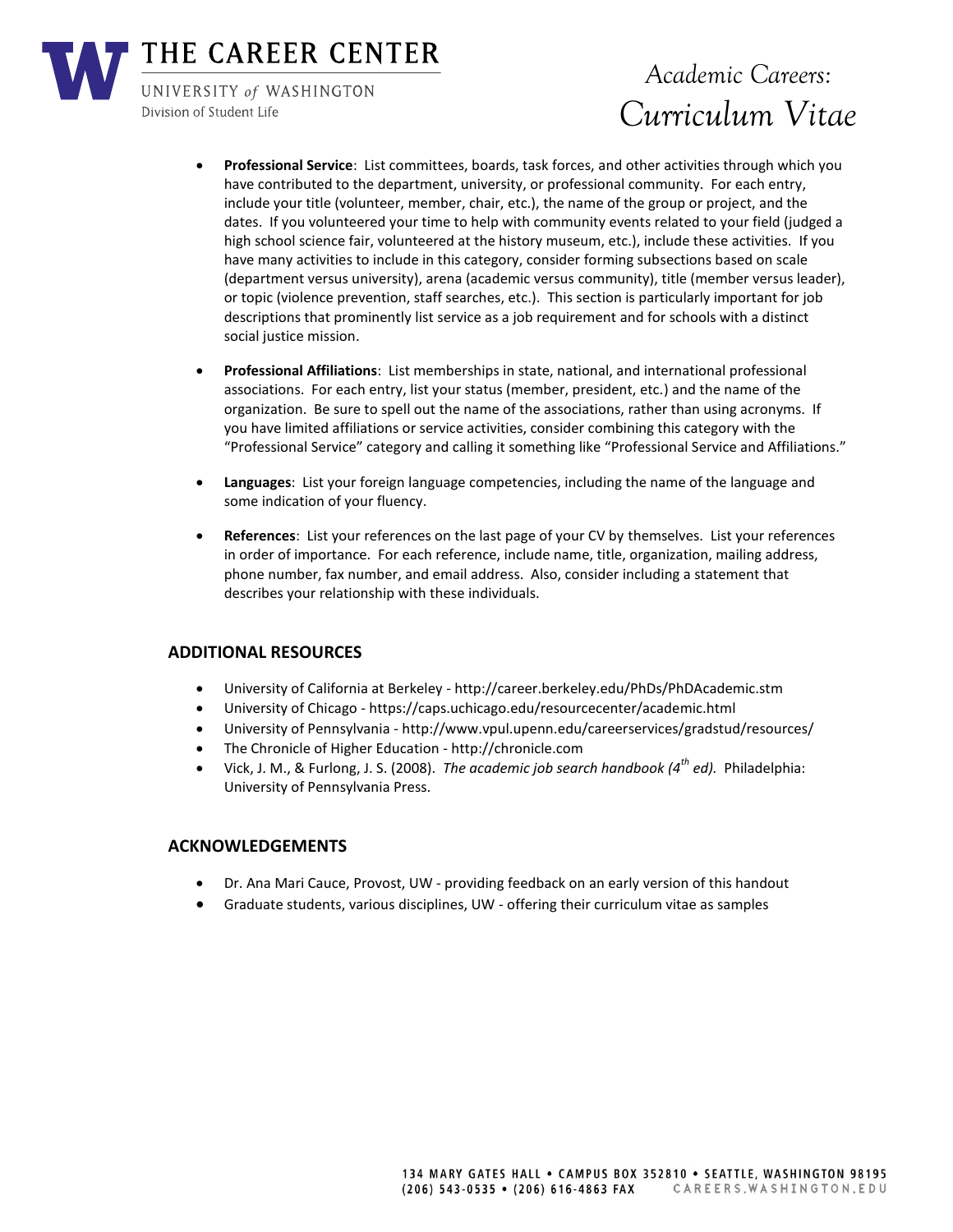

Sample CV – English

**JOAN DAVENPORT** Home Address Home Phone Email Address

#### **EDUCATION**

**Ph.D., English** University of Washington, Expected June 2006 Dissertation: Advisor:

**M.A., English** University of Idaho, June 2000

**B.A., English** Arizona State University, June 1997

### **TEACHING EXPERIENCE**

Teaching Assistant, University of Washington **Rhetoric in America**, 5 quarters, 50 undergraduates per section Taught large section weekly, led small discussion sections weekly, graded papers

Teaching Assistant, University of Idaho **English Composition**, 3 quarters, 150 undergraduates per section Graded papers, gave 4 lectures each quarter

#### **TEACHING INTERESTS**

Beginning and advanced composition, rhetoric, creative writing

## **PUBLICATIONS**

**Davenport, J**., & Brown, D. (2004). Rhetoric in America. *American Journal of Rhetoric, 00*, 1-30.

Brown, D., & **Davenport, J**. (2002). Rhetoric in American Politics. *Annual Review of Rhetoric, 00*, 1-20.

#### **WORKS IN PROGRESS**

Brown, D., Carter, L., & **Davenport, J.** (in press). Teaching Rhetoric at the Undergraduate Level: Lessons Learned. *Reading, Writing, & Rhetoric.*

**Davenport, J.** The Interface between Rhetoric in American Politics and Media. Submitted to *Rhetoric Reader.*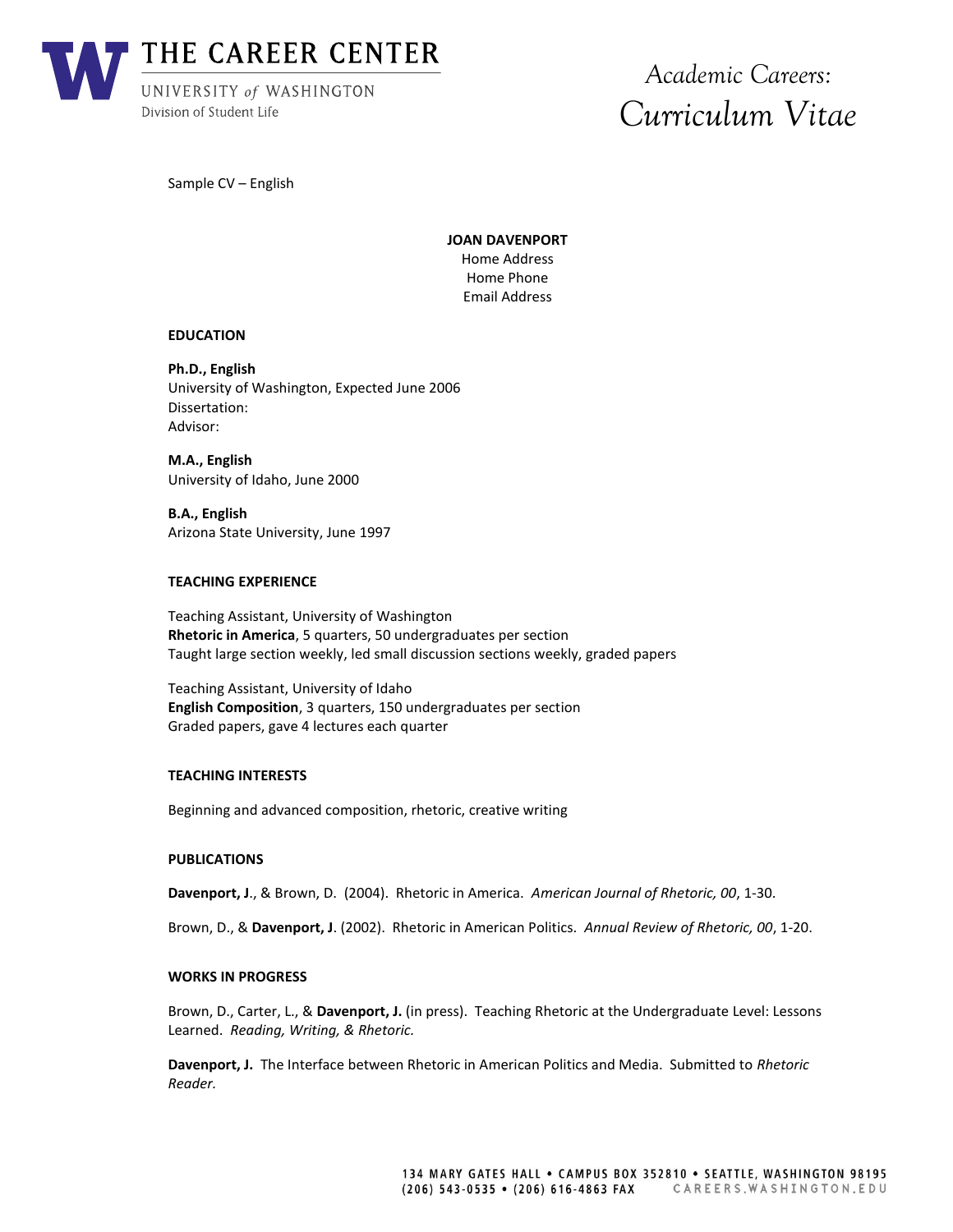

*J. Davenport, p. 2 of 2*

#### **PROFESSIONAL PRESENTATIONS**

**Davenport, J.,** & Carter, L. (2003). The Importance of Understanding Rhetoric. Paper presented at the annual conference of the North American Rhetoric Society, Ames, IA.

Brown, D., Ellings, K., & **Davenport, J**. (2001). Analyzing Rhetoric in the Media. Paper presented at the biannual conference of the Pacific Northwest Rhetoric Association, Corvallis, OR.

#### **PROFESSIONAL WRITING EXPERIENCE**

**Staff Writer**, Washington Rhetoric Association Newsletter, 2003-present Have written 15 articles on various topics

**Content Manager**, University of Idaho Transfer Center, 1998-1999 Helped design and write transfer guidebook

#### **SERVICE ACTIVITIES**

Undergraduate Scholarship Selection Committee, 2004-present English Faculty Search Committee, 2003-2004 Campus Committee on Alcohol Abuse, 2002-2003 Middle School Essay Contest Award Committee, 2000-2001

#### **HONORS AND AWARDS**

**Casio English Fellowship**, University of Washington, 2002 One fellowship granted each year within state of Washington

**Department of English Master's Thesis of the Year**, University of Idaho, 2000 One award given per academic year

#### **PROFESSIONAL ASSOCIATIONS**

North American Rhetoric Society, Student Member Pacific Northwest Rhetoric Association, Student Member

**REFERENCES** [Provided on next page]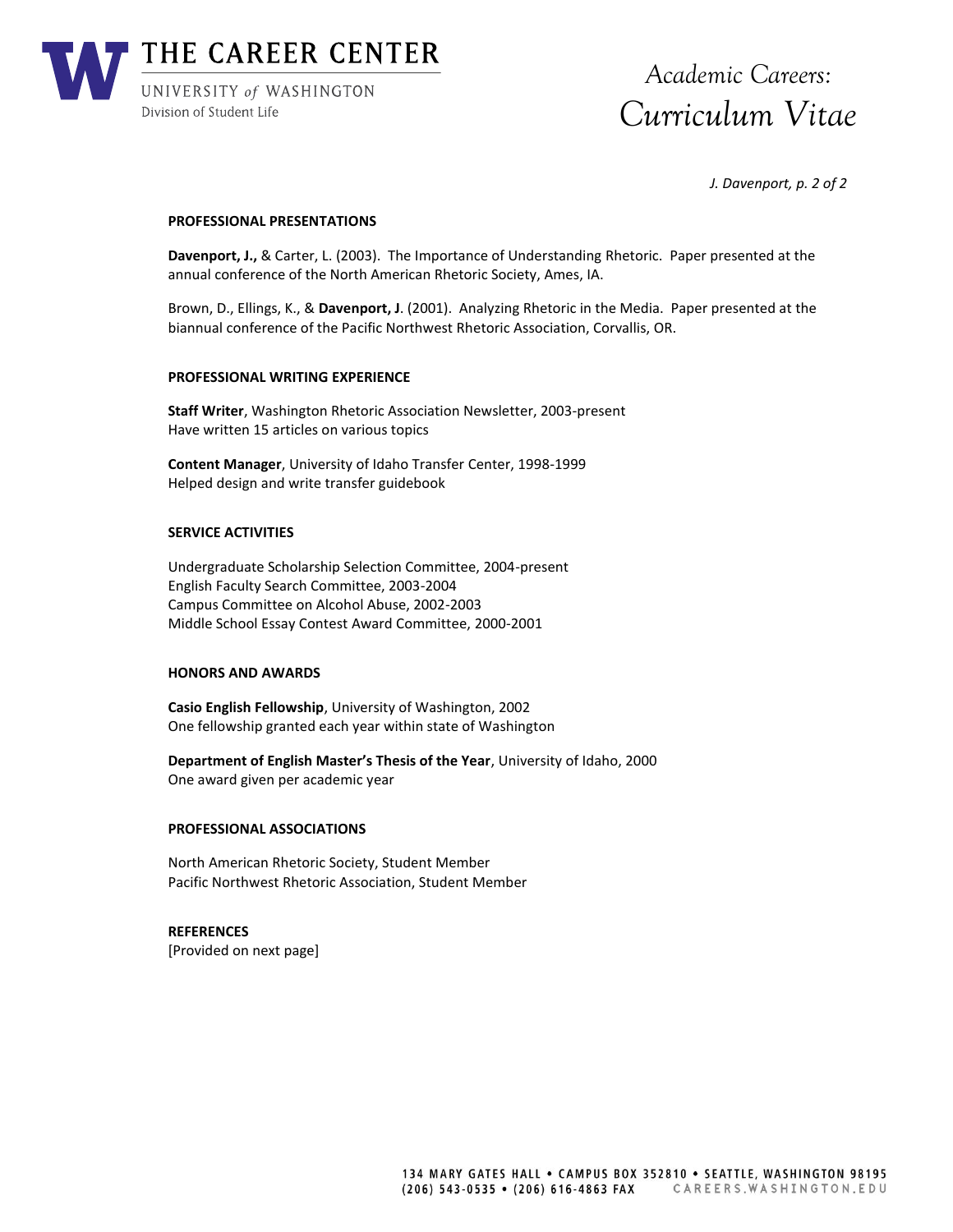

Sample CV - Anthropology

# **LOLA C. LARSON**

Address • City/State/Zip • Phone Number • Email

### **Education**

**University of Washington** – Seattle, WA

Environmental Anthropology Ph.D., Expected June 2009

• **Advisor**: Dr. David Petersen

**New Mexico State University**, Las Cruces, NM

- Bachelor of Arts in Anthropology May 2004
	- **Senior Thesis**: "Examining Organizational Cohesiveness and Identity: A Case Study of OASIS CSA."

#### **Research experience**

**Independent Study**, Spring 2003: Qualitative/quantitative research methods - developed and administered survey instrument, completed state-wide ethnographic interviewing and participant observation for organizational relationships and participant beliefs and behaviors in alternative agriculture organizations.

**Research Assistant**, 2002-2004: Conducted ethnographic interviews with community supported agriculture, organic and biodynamic small farmers across the state of New Mexico. Researched land, acequia, and funding resources for use by New Mexico's small farmers through a USDA grant under the supervision of Dr. Lynda Saber. Transcribed tapes and utilized Ethnograph software. Assisted in the creation of a website for the Center for Minority Land and Community Security, utilizing skills in background research, photography, site construction and maintenance, Photoshop and Dreamweaver.

**Independent Study**, Fall 2002: Developed and administered a survey. Conducted ethnographic interviews for members, leaders, and course participants to determine functionality of small-scale, local, organic food systems and their connection to/creation of community and identity. Coded surveys and compiled a PowerPoint presentation delivered to organic vegetable production class.

**Research Assistant**, Fall 2001: Began initial research into the Tierra Wools L.L.C., and Ganados del Valle cooperatives in northern New Mexico, focusing on the creation of cooperatives and non-profits as means of sustainable and viable economies in rural areas. Researched and presented a paper on land grant issues in NM.

#### **Teaching experience and consultation**

#### **Jardin de los Niños & Hacienda del Sol Homeless Shelters**, Las Cruces, NM

- Conflict Resolution Workshop, June 2004
- Strategic Planning/Organizational Capacity Building Retreat, Summer 200

#### **Institute for Science Integration**, University of Texas at El Paso

- Professional Development Workshop, June 2003: "Healing Herbs of the Desert: Chaparral." Herb walk, salve-making demo, and presentation given to science educators at the University of Texas - El Paso.
- Professional Development Workshop, September 2003: "Indigenous Knowledge and Traditional Plant Use in the Desert Southwest," presented to science educators at the University of Texas – El Paso.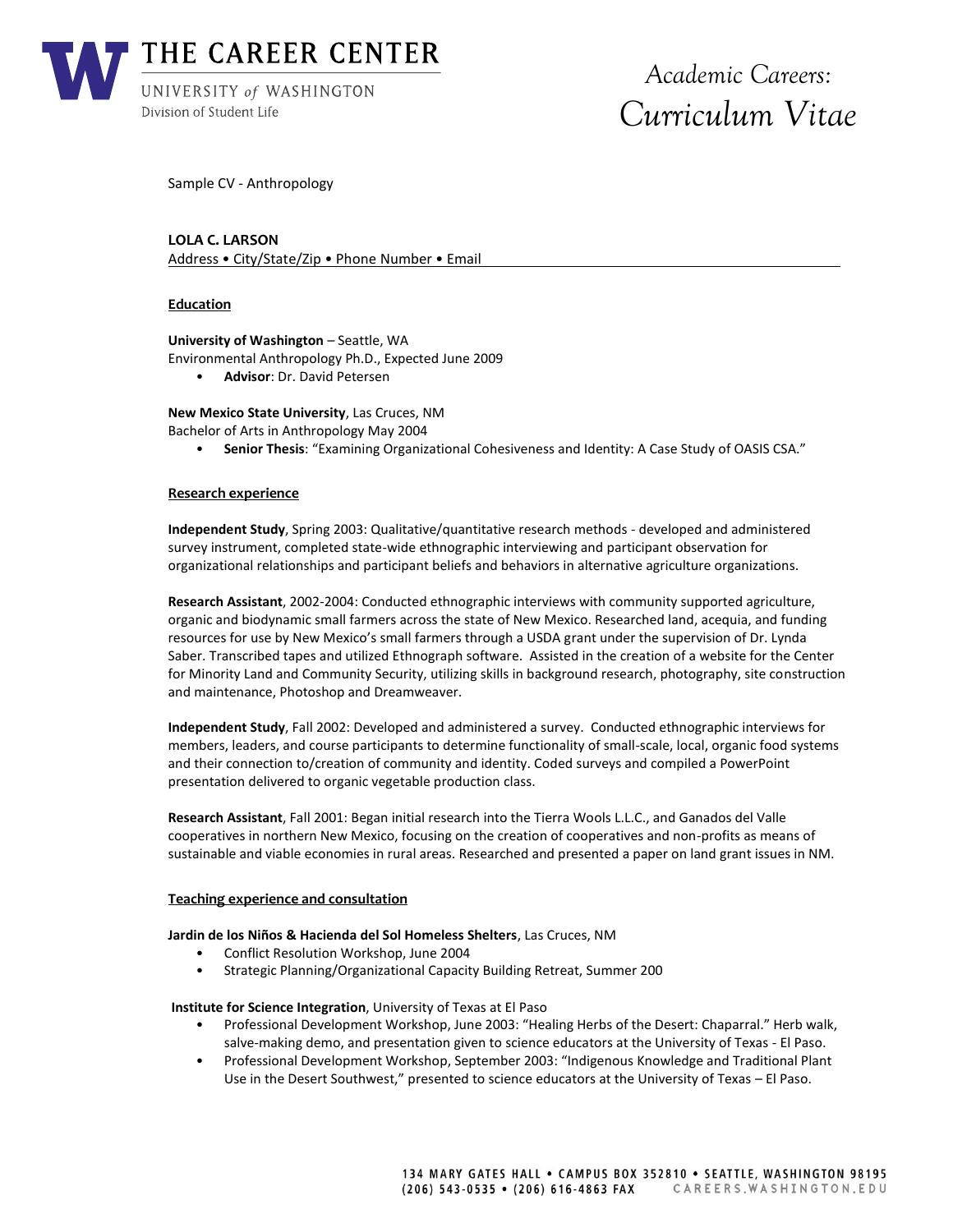

Larson, 2 of 2

#### **Conference presentations**

**Poster,** April 2004: "Organizational Cohesiveness: OASIS CSA."

• Undergraduate Research and Creative Arts Symposium, NMSU.

**Paper**, November 2003: "Searching for An Innovative Agriculture of Connection: Study of OASIS CSA." • American Anthropological Association meeting, Chicago, IL.

**Paper,** June 2003: "Locating the Critical Connections: A Case Study of Oasis CSA."

• Agriculture Food and Human Values Society meetings, Austin, TX.

#### **Awards**

**Top Scholar Award**, January 2005: Funded through the Graduate School Fund for Excellence & Innovation and Graduate Opportunities and Minority Achievement Program, University of Washington.

**Bank of America Minority Fellowship**, October 2004: Awarded through Graduate Opportunities and Minority Achievement Program, University of Washington.

**Fiestas Latinas**, April 2004: Based on outstanding academic achievements and community involvement, this award was designed to honor the top male and female senior from each college at New Mexico State University.

**Best Poster Award**, April 2003: "Community Supported Agriculture: OASIS CSA," Sociology and Anthropology Spring Symposium (SASS), \$50 Award.

**Scholarship**, October 2002: Travel accommodations and conference fees for the Community Food Security Coalition's Eating Locally, Thriving Globally conference in Seattle, WA.

**Scholarship**, March 2002: Travel accommodations and conference fees for the National Hispanic Institute's Environmental and Sustainable Energy conference, in Tucson, AZ.

#### **University/professional memberships**

**Student Association for Latin American Studies**, 2003 and 2004: President - Wrote press releases, created and distributed flyers, recruited speakers, worked closely with the Center for Latin American and Chicano Studies.

**Student Voices for Peace**, 2002-2004: Active member and participant

**Las Cruces/Chiapas Connection**, 2003-2004: Member and participant in guest lectures, active participant in marketing and fair trade opportunities for various women's weaving cooperatives in Chiapas, Mexico. Held an open-house weaving sale for the women's weaving cooperatives in my home.

**Alpha Lambda**, Anthropology Honor Society, 2003-2004: Member

**American Anthropological Association**, 2003-2004: Member

**Amigos de las Mujeres de Juarez**, 2002-2004: Assisted in and videotaped V-day march over the international bridge on the Mexico/U.S. border, for solidarity and exposure of the 300+ women murdered in Ciudad Juarez, Chihuahua, Mexico. Provided general assistance with flyers and outreach.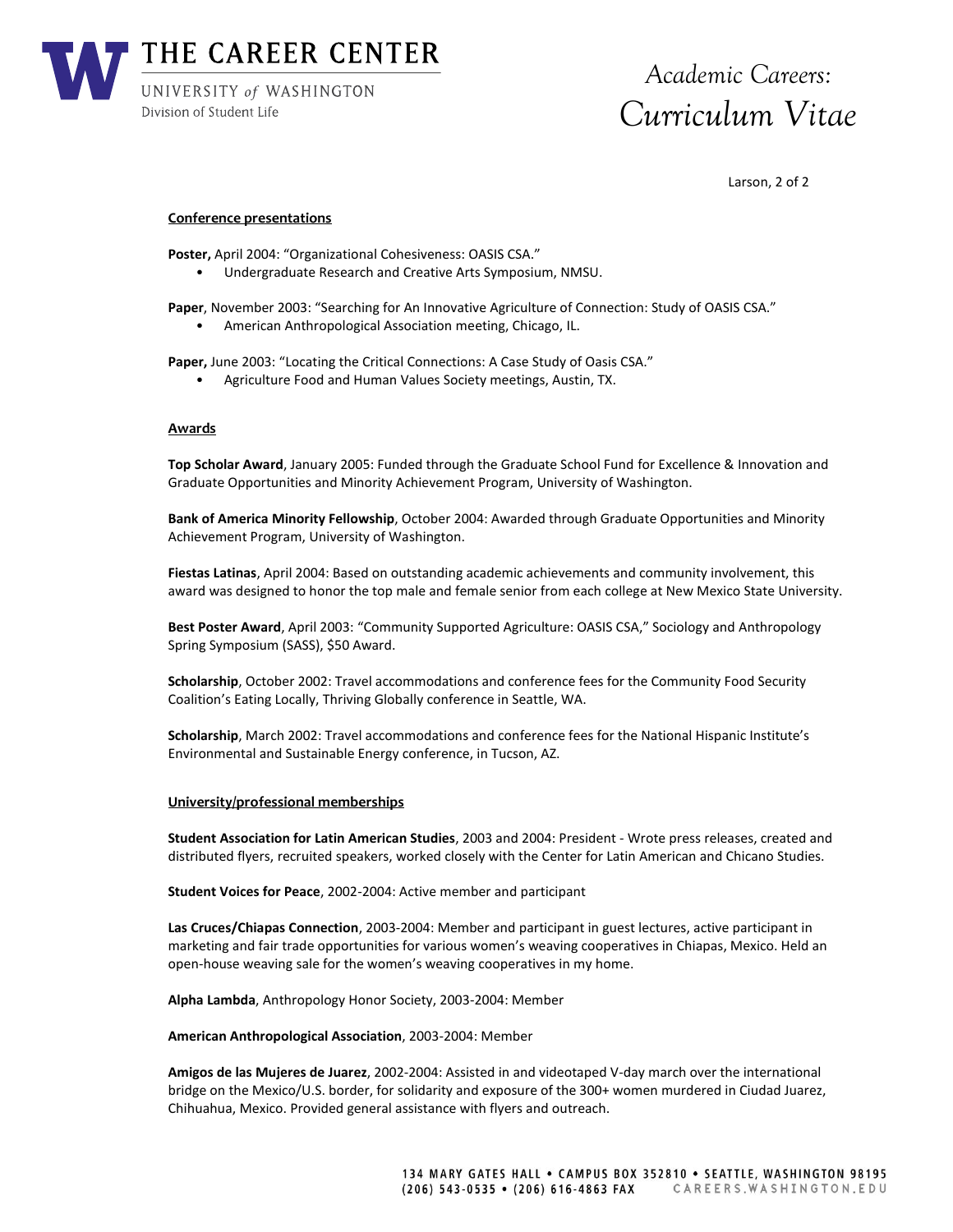

Sample CV – Education

**JASON DUNNELL** Address City, State Zip Phone Email

#### **Education**

**Doctorate of Philosophy** - Curriculum & Instruction (Expected 8/06) University of Washington / Seattle, WA

• Proposed Dissertation:

**Bachelor of Arts** - Education (5/95)

Boston College / Boston, MA

- Certified to teach history in grades 8-12
- Studied abroad for one academic year at University of Sydney in Australia

## **University Teaching Experience**

**Adjunct Professor**, Seattle University, 3/05 – present

Secondary Education Basics

- Teach one class of 25 undergraduate secondary education students each quarter.
- Responsible for all aspects of the course: syllabus design, lesson delivery, and grading.
- Supervise the students' fieldwork in secondary schools.
- Scheduled to teach one section each quarter during the 2005-2006 academic year.

**Teaching Assistant**, University of Washington, 9/02 – 5/03 Professional Behavior for Teachers

- Co-taught one class of 22 master's level teacher education students for three consecutive quarters.
- Helped create lesson plans, deliver lectures, facilitate activities, and grade exams.

#### **K-12 Teaching Experience**

#### **High School Social Sciences Teacher**, 8/97 – 6/00

Haywood High School, Boston, MA

- Taught variety of history and government courses ranging from freshmen-level to Advanced Placement
- Served as faculty sponsor of the Student Senate
- Founded and led the History Club

# **Middle School History Teacher**, 8/95 – 6/97

Brayburn Middle School, Boston, MA

- Taught beginning and advanced level U.S. History to 7th & 8th graders
- Led weekly small group study sessions at 6:30am
- Served on the district-wide history curriculum revision task force for one year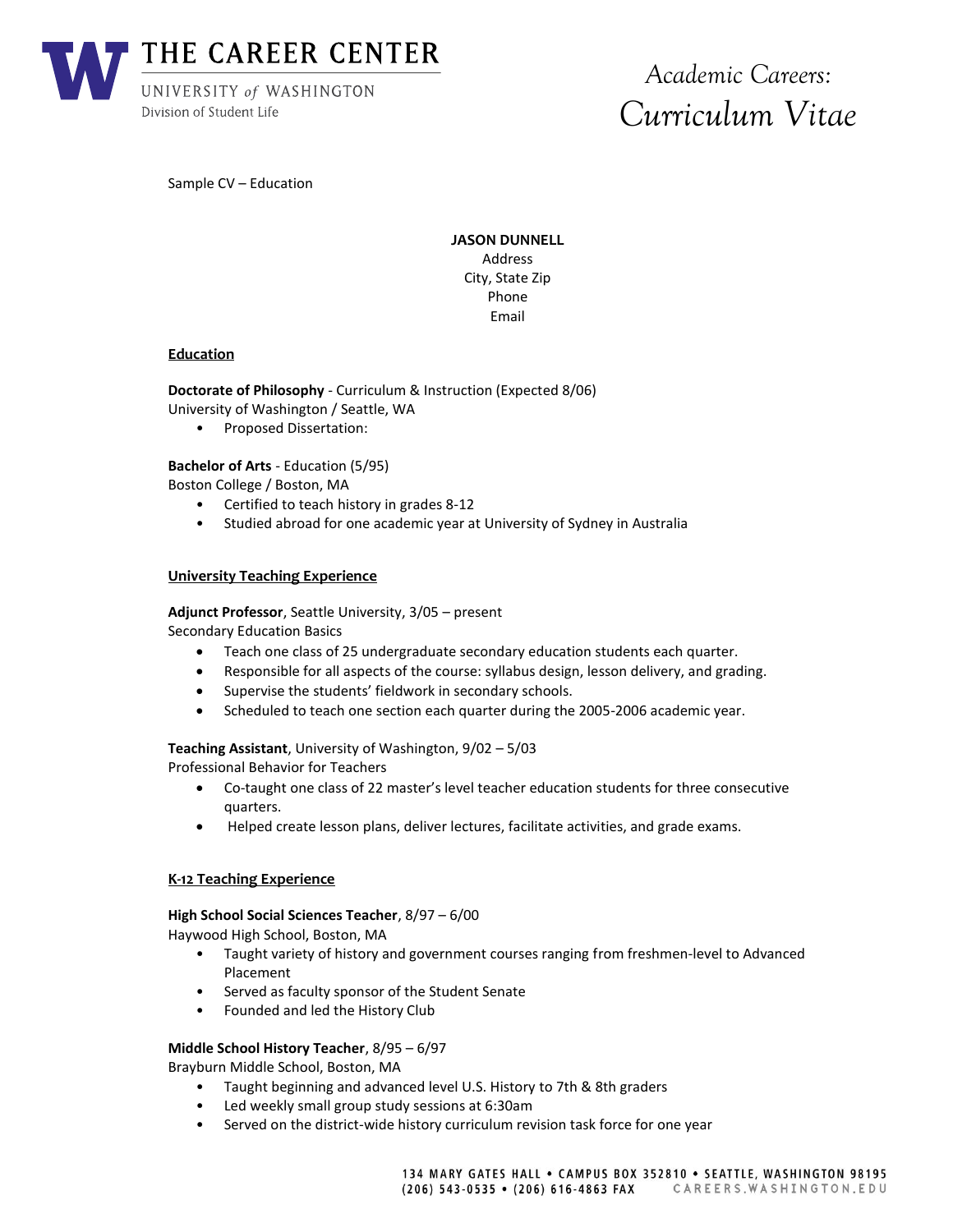

*Jason Dunnell / Page 2 of 2*

## **Educational Consultation Experience**

# **Curriculum Evaluation Consultant**, 1/04 – 12/04

Seattle Public School District, Seattle, WA

- Helped district administrators evaluate new secondary history curriculum options
- Presented our choice to secondary teachers and parents in large group meetings

# **Student Government Consultant**, 1/98 – 6/98

Gerard High School, Boston, MA

- Evaluated school's current student government structure, leadership, and procedures
- Mentored the faculty sponsor of the school's student government
- Co-authored guidelines for student elections

# **Professional & University Service**

## **University of Washington**

- Children's Literacy Project, Weekly Volunteer, 9/04 present
- Faculty Search Committee, Student Member, 10/03 6/04
- Curriculum & Instruction Colloquium, Coordinator, 4/03

# **Massachusetts Education Network**

- Outreach Officer, 7/97 7/98
- Biannual Conference Helper, 10/98

# **Honors**

**Presidential Fellowship**, University of Washington, 9/01 – present

- Financial award given to 50 graduate students campus-wide each year **Rookie of the Year**, Boston School District, 6/96
	- Given to one new teacher each academic year
- **School of Education Scholarship**, Boston University, 9/93
	- Awarded to ten students each academic year

# **Publication**

Edwardsen, T., & **Dunnell, J.** (in press). Best practices for "selling" new curriculum programs to parents. *Curriculum & Instruction Today, 64,* 98-109.

# **References**

[Names, addresses, phone numbers, and email addresses provided on next page]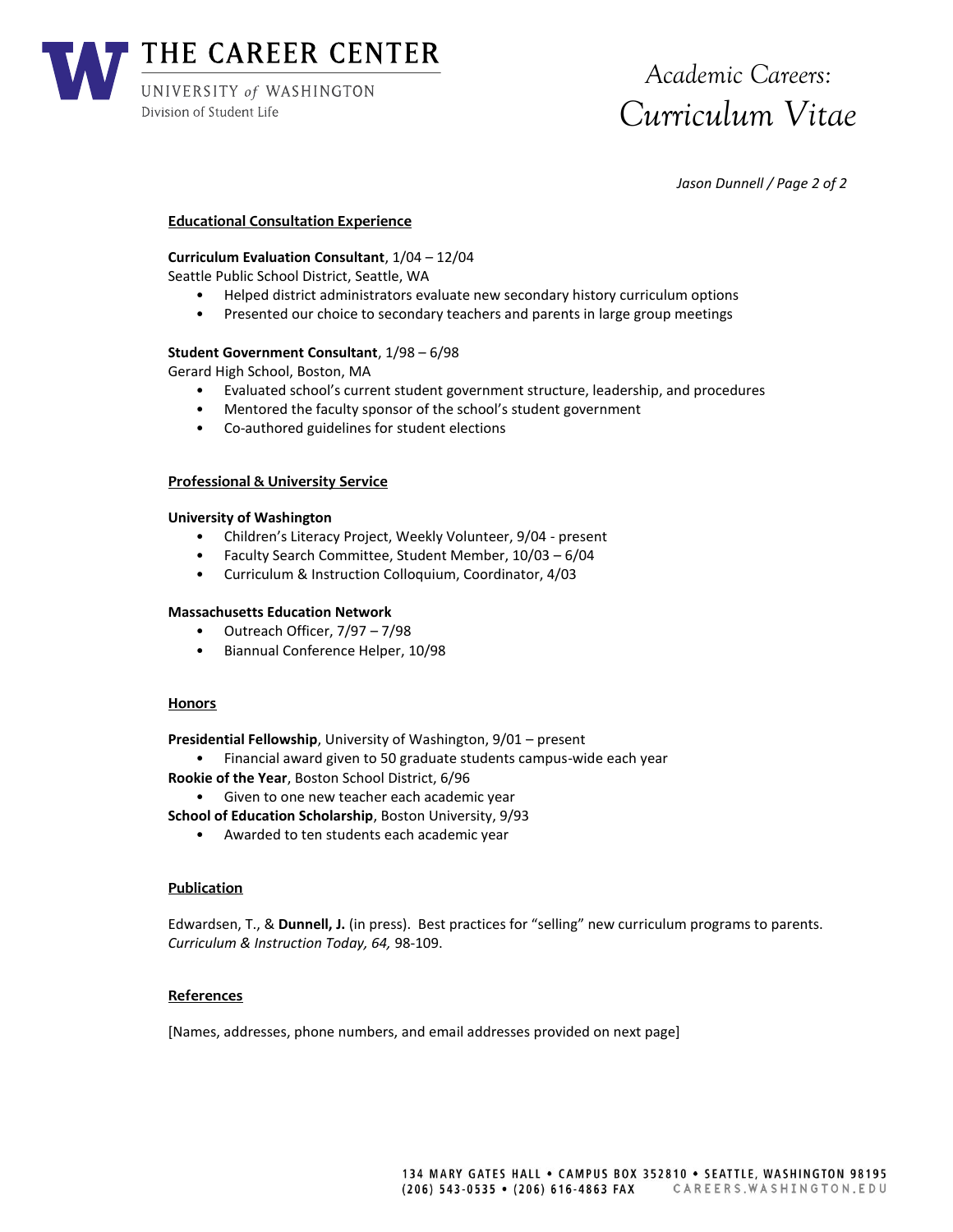

Sample CV – Engineering

**JEFFREY DONALDSON**

Work Address / City, State, Zip Phone / Email

# **EDUCATION:**

University of Washington

- **Doctor of Philosophy** Mechanical Engineering, Expected June 2006 Dissertation:
- **Master of Science** Mechanical Engineering, June 2002 Thesis:

University of Kansas

• **Bachelor of Science** – Mechanical Engineering, May 1990

## **HONORS & AWARDS:**

Mechanical Engineering Student of the Year, University of Washington, June 2005 School of Engineering Top Scholar Award, University of Washington, March 2004 Engineering Excellence Award, AutoMaker Plus, October 1998 New Professional Award, American Society for Mechanical Engineers, February 1993 Professional Potential Award, University of Kansas, May 1990

#### **TEACHING EXPERIENCE:**

Lecturer, University of Washington, September 2004 – March 2005 Fully responsible for all aspects of course development, instruction, and assessment

- Engineering Ethics, 1 quarter, 15 master's students
- Mechanics of Materials, 1 quarter, 15 master's students

Teaching Assistant, University of Washington, January 2002 – June 2003

- Taught large lecture sections as needed, led weekly small group break-outs, graded papers.
	- Intro to Mechanical Engineering, 3 quarters, 50 undergraduate students per quarter
	- Advanced Mechanical Engineering, 2 quarters, 30 undergraduate students per quarter

#### **PROFESSIONAL EXPERIENCE:**

#### **AutoMaker Plus**, Seattle, WA

Professional Engineer, June 1995 – August 1999

Managed a team of nine engineers. Investigated feasibility of implementing new assembly procedures. Implemented new procedures over two-year period. Evaluated new procedures using quantitative and qualitative data. Wrote comprehensive document detailing the investigation, implementation, and evaluation procedures. Provided consultation to sister location in Oregon who decided to adopt the new procedures.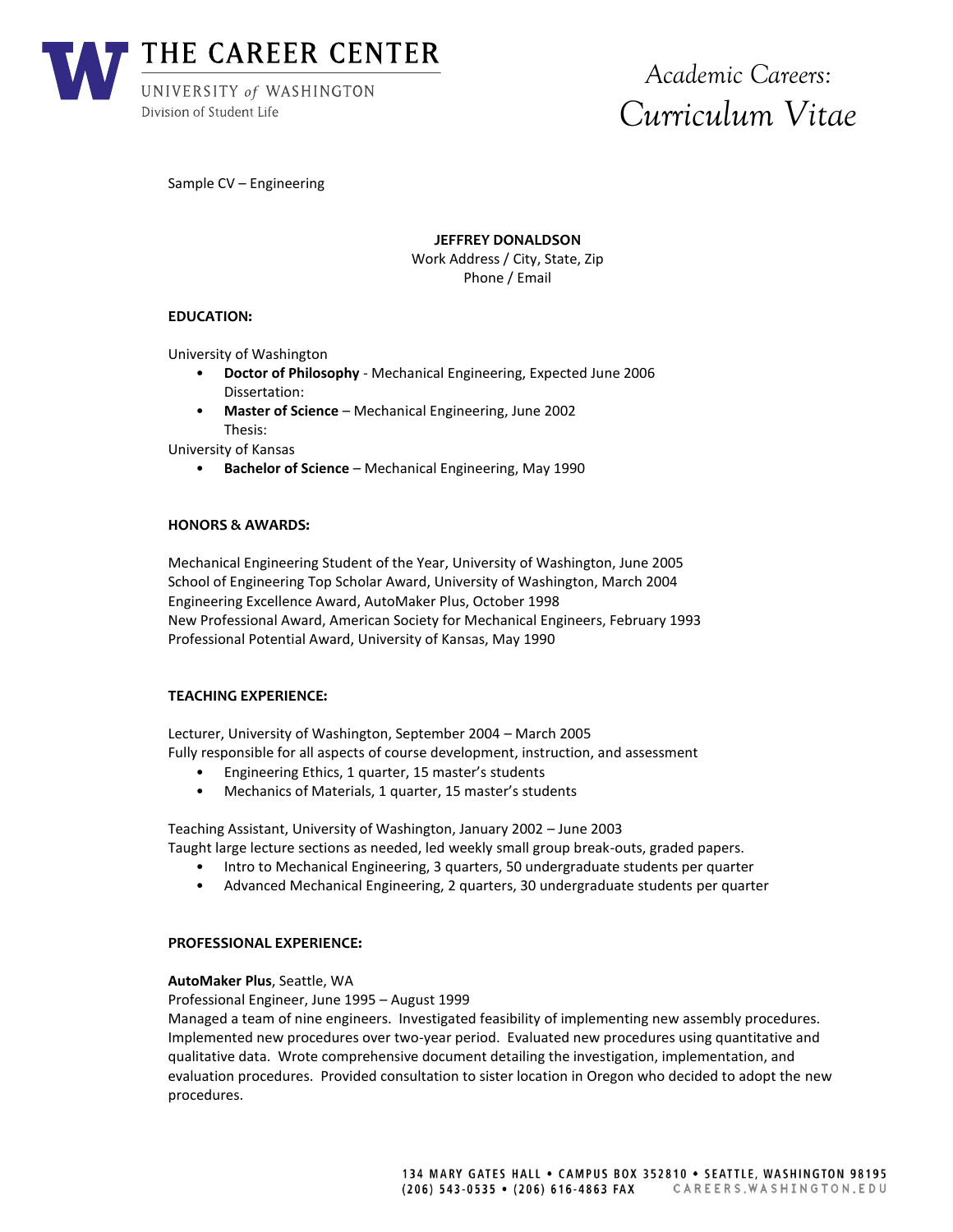

*Donaldson, Page 2 of 2*

# **Ford Motor Company**, Detroit, MI

Program Manager, June 1993 – May 1995 Developed new bolt testing device, which resulted in decreased testing times. Supervised three engineers and two college interns. Frequently presented my work to senior executives.

# **Auto Research Company**, Abilene, TX

Tester, June 1990 – May 1993 Tested machines to ensure safety and accuracy. Helped develop a device to clean the large assembly machines. Wrote documents outlining the testing and cleaning procedures for all mechanical devices in the plant. Promoted every six months.

# **AFFILIATIONS & LEADERSHIP:**

Graduate & Professional Student Senate, University of Washington

- Vice-President, September 2004 present
- Senator, September 2003 June 2004

Mechanical Engineering Department, University of Washington

• Mechanical Engineering Student Representative to Faculty Meetings, September 2001 – June 2003 American Society for Mechanical Engineers – Student Affiliate Group

- Member, September 2000 present
- Treasurer, September 2003 June 2004

# **PUBLICATIONS:**

Refereed Articles

**Donaldson, J.,** Coauthor 1, Coauthor 2. (in press) Article title. Journal name.

Coauthor 1., & **Donaldson, J.** (2002). Article title. Journal name, volume, pages.

Invited Book Chapters

**Donaldson, J**., & Coauthor 1. (2003). Chapter title. Book name. City, State: Publisher.

Coauthor 1., Coauthor 2., Coauthor 3., Coauthor 4., & **Donaldson, J**. (1991). Chapter title. Book name. City, State: Publisher.

# **RESEARCH INTERESTS:**

Mechanics of materials Mechanical safety & improvement Engineering ethics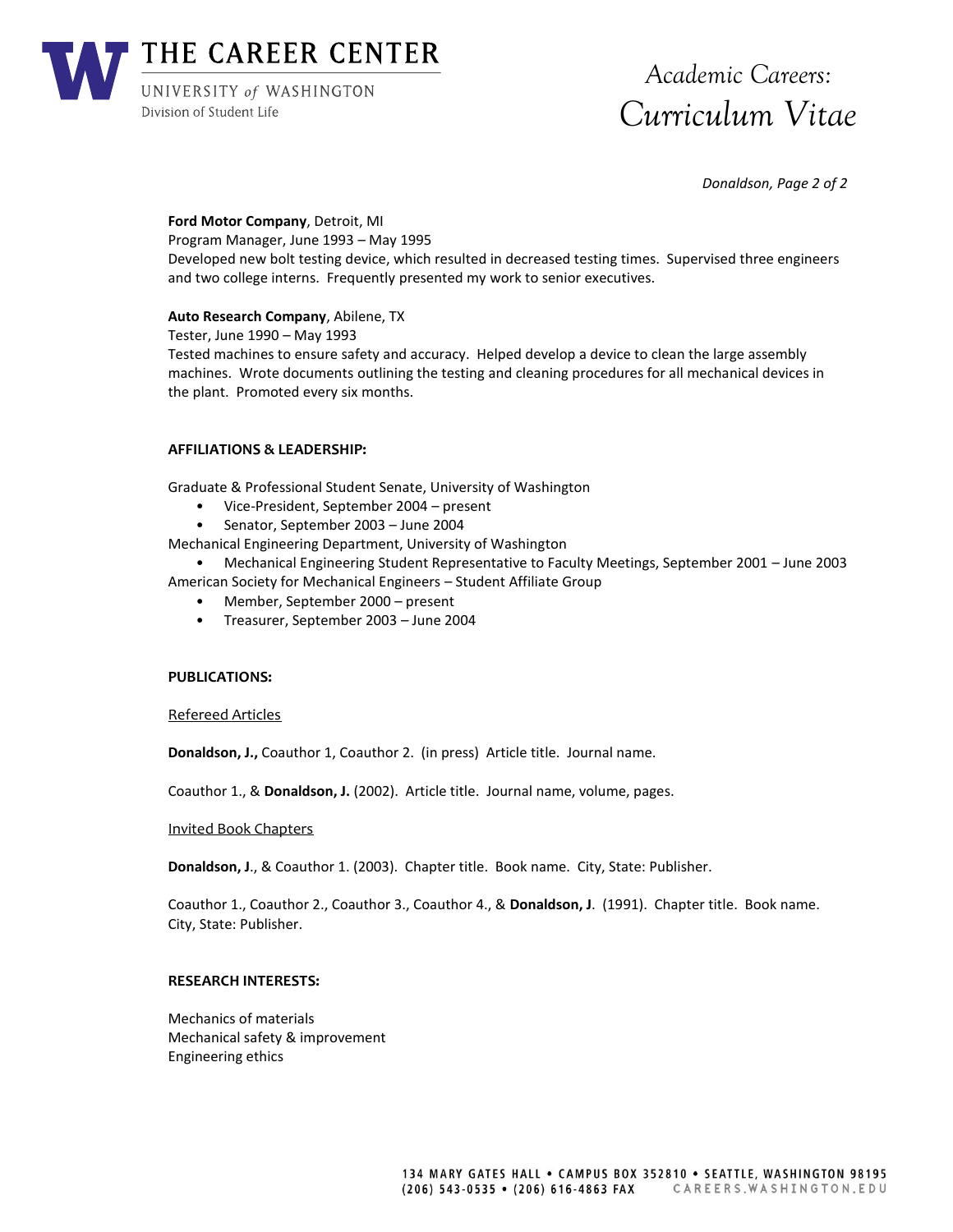

Sample CV – Chemistry

# **RACHEL M. TAYLOR**

Department of Chemistry, University of Washington, Campus Box 555555, Seattle, WA 98195 (206) 555-5555 (office), racheltaylor@chem.washington.edu

## **EDUCATION**

**Ph.D., Inorganic Chemistry**, Expected November 2005 University of Washington Research Advisor: Proposed Thesis Title:

**B.S., Chemistry**, December 2000 University of Wisconsin – Madison

#### **TEACHING & TUTORING EXPERIENCE**

**Teaching Assistant**, University of Washington

Inorganic Chemistry Laboratory, 3 quarters between 3/03 – 3/05

- Lead teaching assistant winter quarter 2005; led discussion section as substitute for professor and mentored other teaching assistants.
- Assisted in the lab instruction of junior and senior level inorganic chemistry students.
- Instructed students to design new experiments and learn proper safety practices.
- Supervised advanced lab methods: inert atmospheres; kinetics measurements; and IR NMR

#### **Tutor**, University of Washington

Science Instructional Center, 2 quarters between 1/02 – 6/02

• Helped undergraduate students understand chemistry concepts through one on one appointments

#### **Teaching Assistant**, University of Wisconsin

Advanced General Chemistry, spring semester 2001

- Assisted in instruction of general chemistry lab sections and a discussion section.
- Course emphasis in analytical chemistry techniques.

#### **RESEARCH EXPERIENCE**

**Graduate Research Assistant**, University of Washington, 07/01-present

- Synthesized multifunctionalized sulfur and nitrogen-containing organic molecules, thiolate-ligated iron(II) and low-spin iron(III) complexes.
- Identified and characterized compounds using NMR, ambient and low-temperature ultraviolet, infrared, and electron paramagnetic resonance (EPR) spectroscopies and magnetic susceptibility.
- Used Schlenk and inert atmosphere techniques for manipulation of air-sensitive compounds.

**Intern,** Kimberly Clark Corporation, Research and Development: Fiber Technology, Summer 1999

• Developed methods to measure absorbancy of fibers.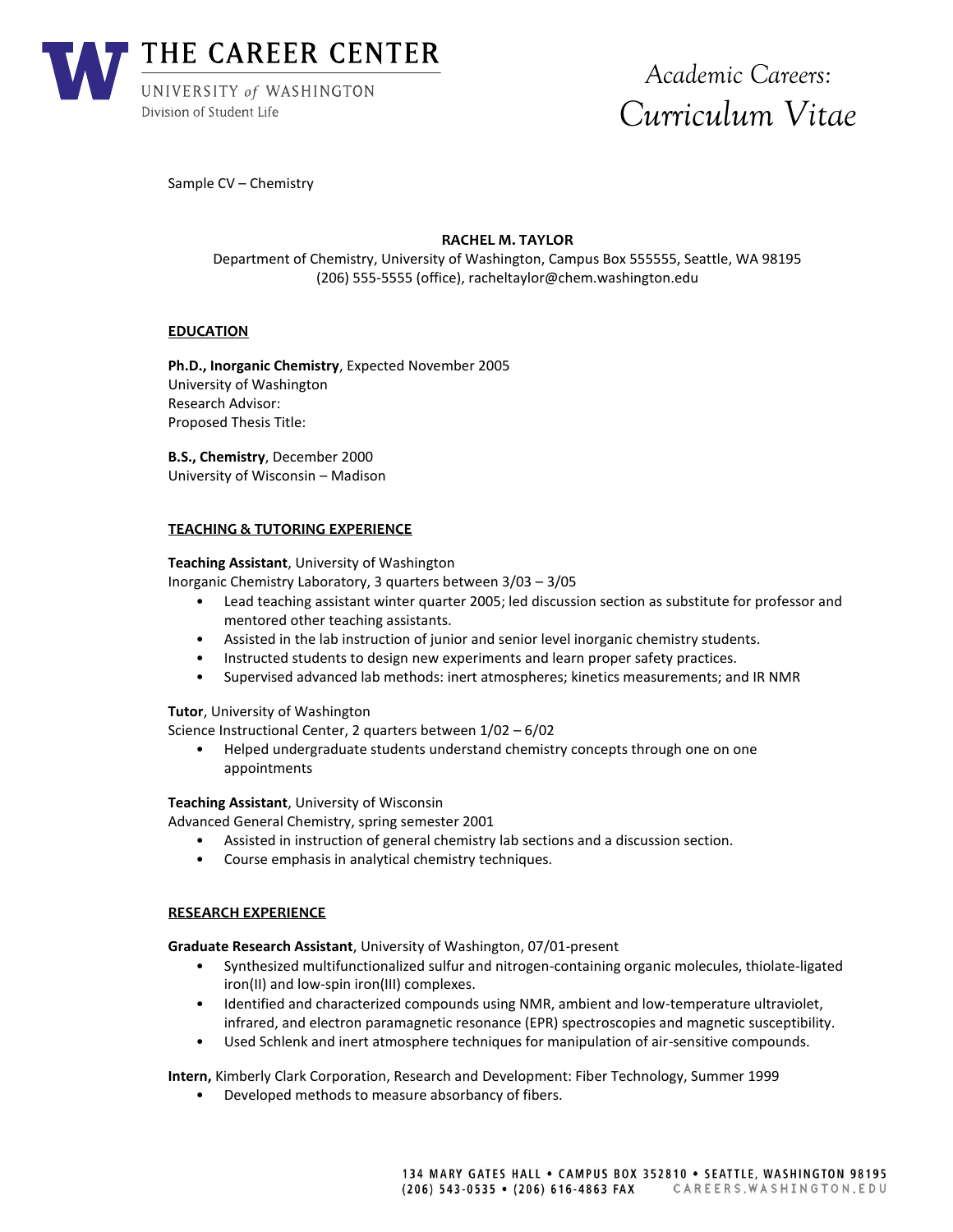

*R. M. Taylor, Pg 2 of 2*

## **RESEARCH COLLABORATIONS**

**Standon Group**, University of California – Berkeley, Summer 1998

• Resonance Raman, Magnetic Circular Dichroism, and Sulfur K-edge spectroscopy

**Heller Group**, University of Arizona, Summer 2000

• Extended x-ray absorption fine structure

## **PUBLICATIONS & PRESENTATIONS**

**Taylor, R.M**.; Kozer, J.A. "The Role of Protons in Superoxide Reduction by a Superoxide Reductase Analogue." Inorg. Chem. 2005, Volume, pages.

**Taylor, R.M**.; Sherton, J. M.; Kozer, J. A. Investigation of the acid-base properties of the SOR model complex N4SFeIII-OOH. Presented at the 227th ACS National Meeting, Anaheim, CA, United States, March 28-April 1, 2004; poster XX.

#### **PUBLISHED ABSTRACTS**

Kozer, J.A.; **Taylor, R.M**.; Sherton, J.M. Understanding the Mechanism of Superoxide Reduction by the Cysteinate-Ligated Non-Heme Iron Enzyme Superoxide Reductase (SOR) Abstracts of Papers, Joint Regional Meeting of the Northwest and Rocky Mountain sections of the American Chemical Society, Logan, UT; American Chemical Society: Washington, DC, 2004; Abstract XX.

Fast, S., **Taylor, R.M**., Sherton, J., Kataman, T., Scarboro, R., and Kozer, J.A. "Understanding the Mechanism of Superoxide Reduction by the Non–Heme Iron Enzyme Superoxide Reductase (SOR) using a Synthetic Analogue Approach" Abstracts of Papers, 11th International Conference on Biological Inorganic Chemistry, Cairns, Australia.

# **AWARDS & AFFILIATIONS**

- Graduate Student Travel Award, University of Washington, 01/05
- Hillsboro Undergraduate Research Award, University of Wisconsin Madison, 04/00
- Member, American Chemical Association, 09/01 present

#### **DEPARTMENTAL SERVICE**

- Co-organized banquet for Cady lecture, 05/05.
- Organized inorganic division graduate recruiting dinner, 03/02 and 03/03.
- As student host, organized student meeting times for many inorganic seminar speakers, 2001- 2004.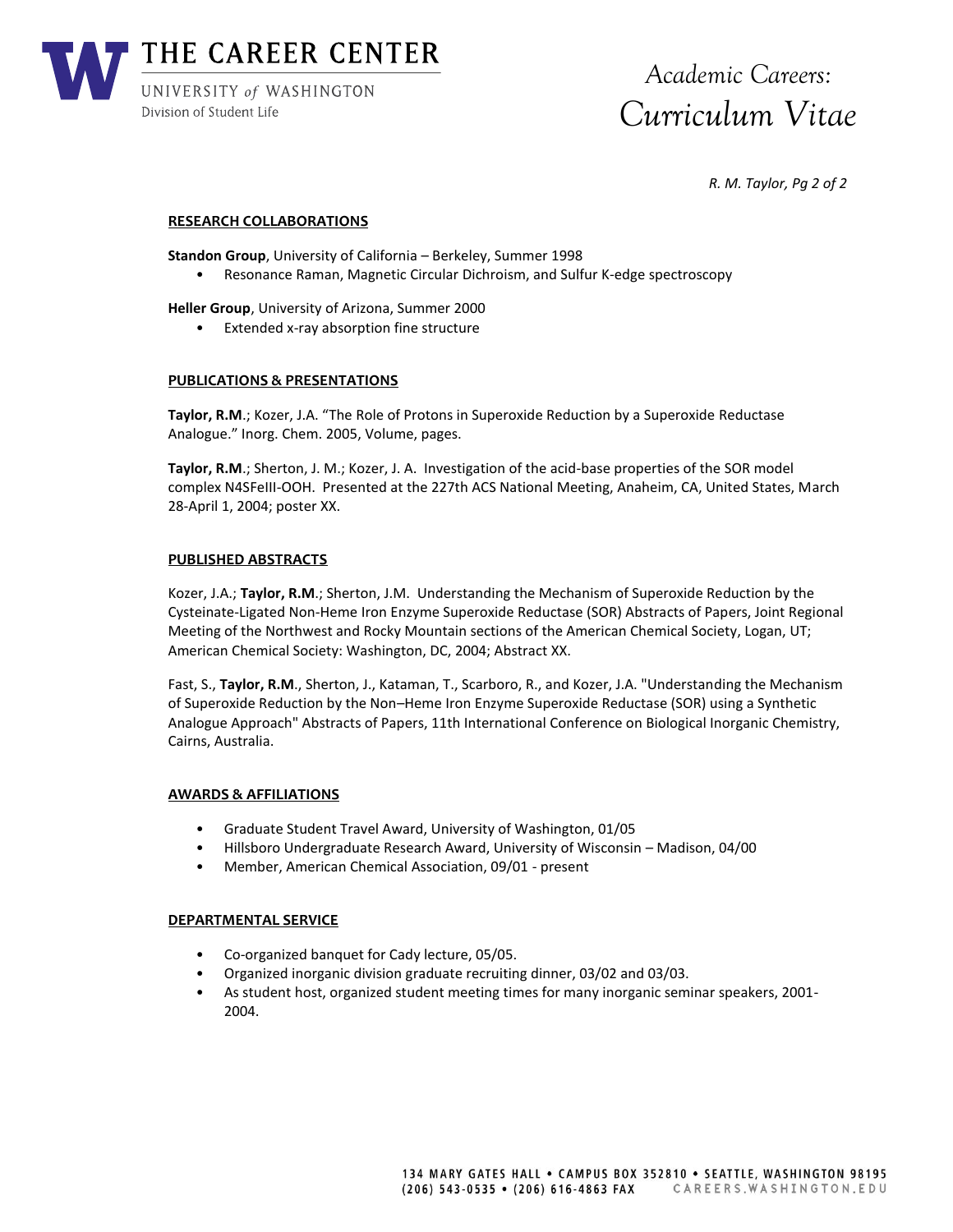

Sample CV – Public Health

# **MARK MATHERS**

University of Washington School of Public Health Department of Epidemiology Address City, State Zip Phone / Email

#### EDUCATION:

Doctor of Philosophy, Epidemiology, Expected June 2006 University of Washington, Seattle, WA Thesis: Committee Members:

Master of Science, Epidemiology, June 2002 University of Washington, Seattle, WA Thesis: Committee Members:

Bachelor of Arts, Chemistry, May 1999 University of Florida, Gainesville, FL

#### GRANT:

Effects of Pesticides on Toddler Development, National Institutes of Health, \$1,290,345, 2001-2006 M. Mathers & A. Nelson (Co-Principal Investigators)

#### AWARDS & AFFILIATIONS:

Nominee, Outstanding Epidemiology Student of the Year, University of Washington (2005) Recipient, Chancellor's Fellowship, University of Washington (1999-present) Member, American Public Health Association (2000-present)

#### EDITORIAL SERVICE:

Ad hoc reviewer, American Journal of Health Behavior (2004-present) Ad hoc reviewer, American Journal of Health Promotion (2003-2004)

#### PROFESSIONAL SERVICE:

Webmaster, Northwest Center for Public Health Practice, University of Washington (2004-present) Curriculum Committee Student Representative, University of Washington (2003-2004) Member, Pesticide Task Force, Columbus, OH (2003-2004) Organizer, Epidemiology Guest Lecture Series, University of Washington (2002-2003)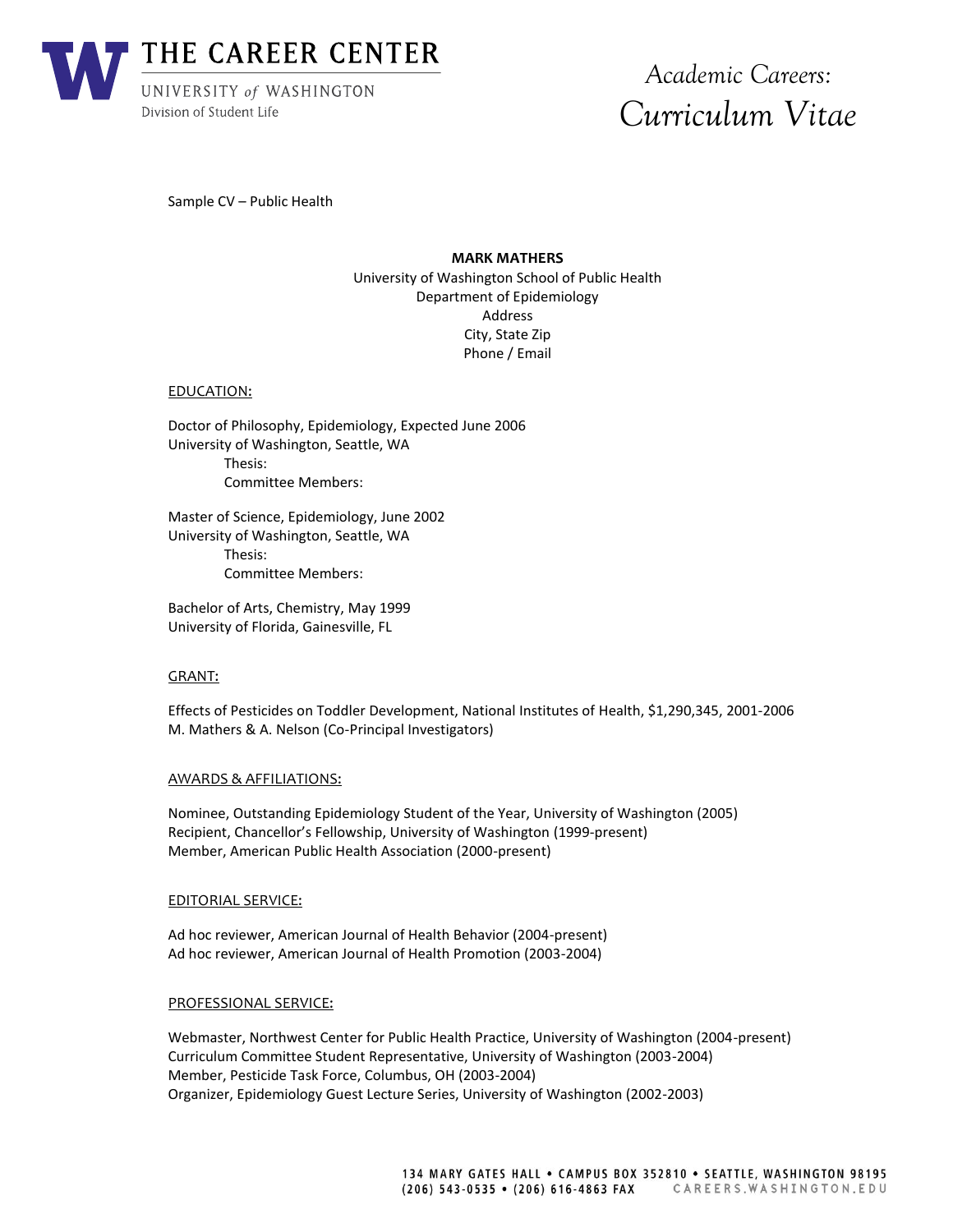

*Mathers, Page 2*

#### TEACHING EXPERIENCE:

Teaching Assistant, Introduction to Public Health, University of Washington (2003-2004) Taught one section of approximately 50 undergraduate students for three consecutive academic terms. Delivered lectures, graded papers, and met individually with students.

Guest Lecturer, Introduction to Environmental Studies, University of Washington (2002-2005) Discussed the impact of pesticides on human development in one section per quarter for 8 academic terms. Each section included approximately 100 undergraduate students.

## PUBLICATIONS:

Mathers, M., Newell, N, & O'Neill, O. (2004). Pesticides and speech development. *Journal of Contemporary Health, 1*, 1-20.

Scott, J. L., & Mathers, M. (2003). Pesticides and social skills in toddlers. *Journal of Social Development, 1*, 1-20.

Mathers, M. & O'Neill, O. (2002). Pesticides and autism among young toddlers. *Journal of Environmental Awareness, 1,* 1-20.

Newell, N., Petersen, P.,, & Mathers, M. (2001). Pesticides and cognitive development. *Journal of Cognitive Development, 1,* 1-20.

#### PROFESSIONAL PRESENTATIONS:

Mathers, M., Newell, N, & O'Neill, O. (2003). Association between farm pesticides and speech development among 2-year-old children. Paper presented at the Art & Science Health Promotion Conference, Monterey, CA.

Newell, N., & Mathers M. (2002). What can we do about the use of pesticides in rural areas? Paper presented at the Annual Meeting of the American Public Health Association, Washington, DC.

Mathers, M., Scott, J.L., & O'Neill, O. (2001). What do we know about the effects of pesticides on toddler development? Poster presented at annual conference of the Northwest Association for Epidemiology, Eugene, OR.

#### SPECIAL SKILLS:

Fluent in Spanish (written & spoken) Moderately fluent in French (spoken)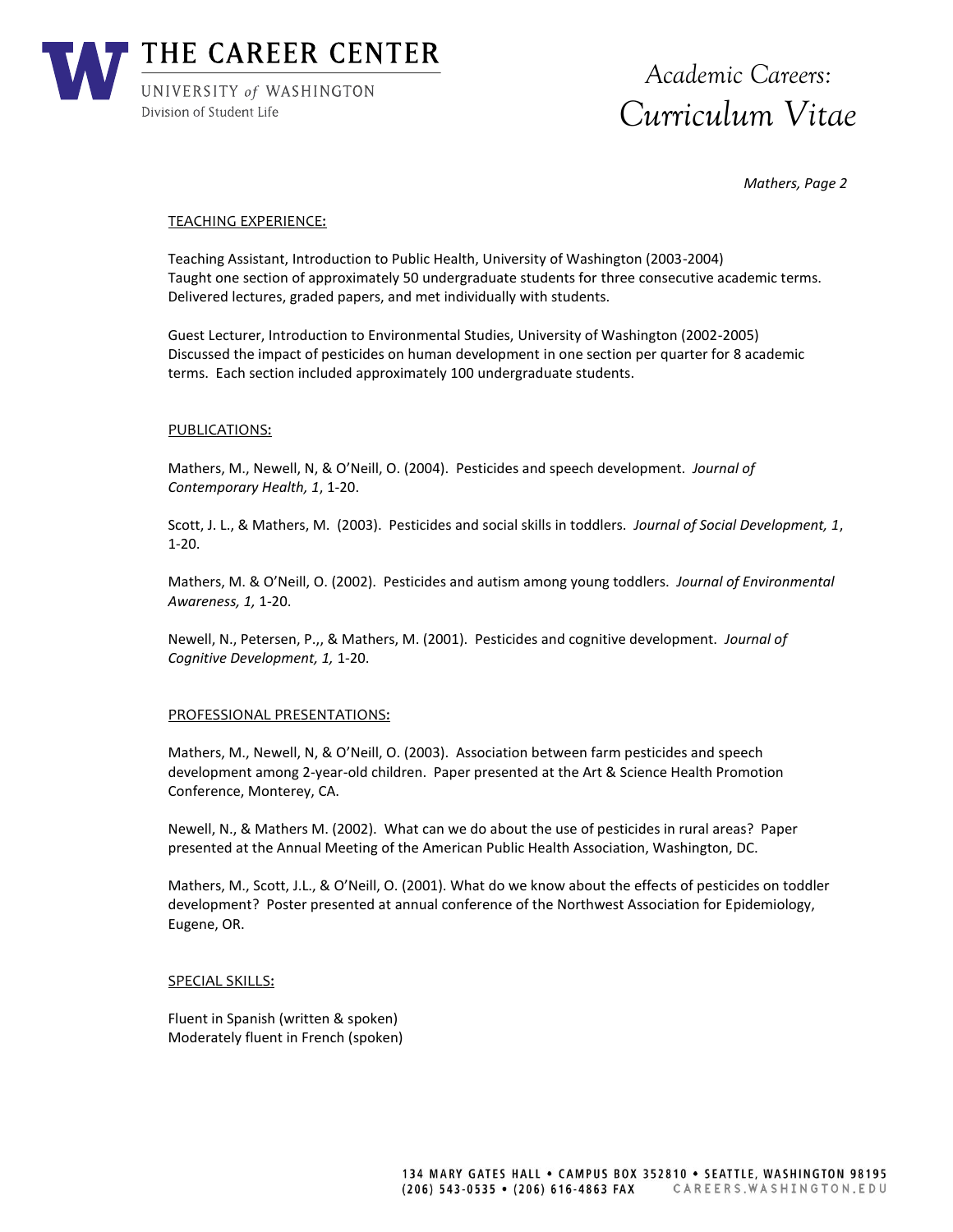

Sample CV – Music

# **JULIA VASQUEZ**

## **I. Contact Information**

Address: Phone: Email: Website:

## **II. Education**

Doctor of Musical Arts – Composition (Exp June 2006) University of Washington, Seattle, WA

- Dissertation:
- Committee:
- Cognate fields:

Master of Music – Composition (May 2001) University of California, Santa Barbara, CA

• Thesis: xxx (Advisor: xx)

Bachelor of Arts – Composition (May 1999) University of Idaho, Moscow, ID

#### **III. Awards**

Composition Student Fellow, Washington Bach Festival (June 2004) Five granted to composition graduate students in Pacific Northwest each summer.

Finalist, American Society for Composers, Authors, and Publishers Foundation Grants to Young Composers. Fifth place out of 1440 applicants nationwide. (March 2004)

Graduate Division Scholarship, University of Washington (June 2003) One awarded within the School of Music graduate programs each academic year.

Preparing Future Faculty Scholarship, University of Washington (June 2002) One awarded within the university each year. Facilitated a mentorship with a faculty member at another university.

## **IV. Commissioned Work**

Incidental music for the play, "Musicians of the Moon" Presented by: Swan Songs Premier: December 9, 2005 Location: Issaquah, WA